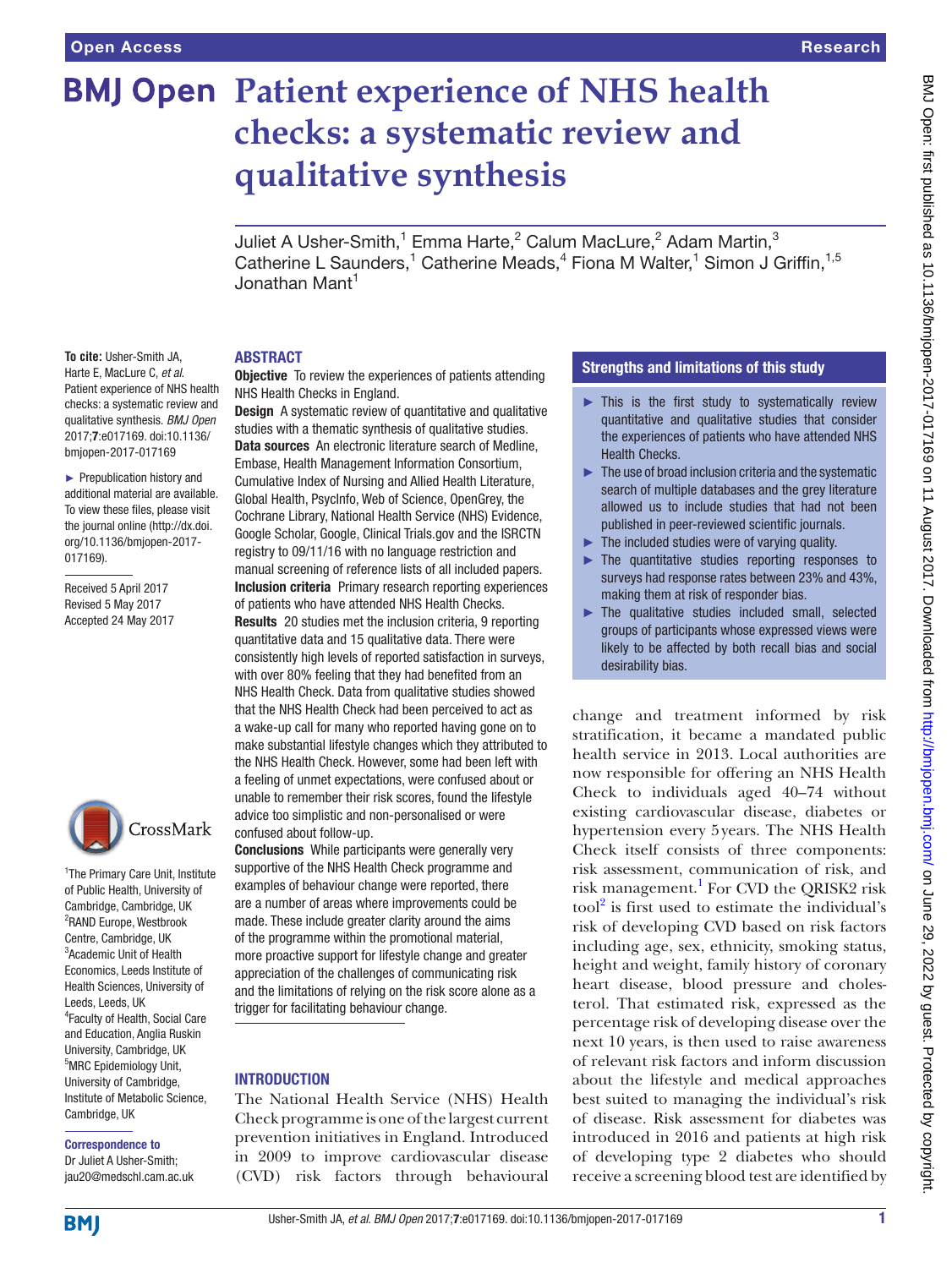using either validated risk assessment tools or a diabetes filter.<sup>1</sup> Based on modelling studies of cross-sectional data, it was estimated that the programme could prevent 1600 heart attacks and strokes, at least 650 premature deaths and over 4000 new cases of diabetes each year with an estimated cost per quality adjusted life year of approximately £[3](#page-10-2)000<sup>3</sup>. However, whether NHS Health Checks represent an efficient use of scarce health promotion resources has been questioned. $45$ 

Alongside clinical effectiveness and safety, patient experience is increasingly recognised worldwide as one of the three elements of high-quality healthcare. $6-8$  As well as enabling a better understanding of current problems with healthcare delivery, informing continuous improvement and redesign of services and helping professionals reflect on practice, a recent systematic review has shown that patient experience is positively associated with: self-rated and objectively measured health outcomes; adherence to recommended medication and treatments; preventative care; healthcare resource use; technical quality-of-care delivery; and adverse events.<sup>9 10</sup> There is also an association at the organisational level: general practices that provide higher quality clinical care (measured through higher quality outcomes framework (QOF) performance) are also those in which reported patient experience is better. Understanding patients' experiences of NHS Health Checks is, therefore, central to understanding the implementation of the programme, its potential impact over the first 8years, and ways in which it might be improved to increase adherence to lifestyle advice and preventive treatments and, ultimately, improve health outcomes.

Since the introduction of the NHS Health Check programme, a growing number of both quantitative and qualitative studies reporting patients' experiences of NHS Health Checks have been published. This article provides the first systematic synthesis of these studies.

#### **METHODS**

We performed a systematic literature review following a study protocol (available on request) that followed the Preferred Reporting Items for Systematic Reviews and Meta-Analyses (PRISMA) guidelines.

# Search strategy

We used the results of an existing literature review conducted by Public Health England (PHE) covering the period from 1 January 1996 to 9 November 2016 supplemented by a search of the Web of Science, Science Citation Index and OpenGrey covering the same period. We also hand searched the reference lists of all included publications, searched online for additional articles published by authors of the included studies and contacted the NHS Health Checks Expert Scientific and Clinical Advisory Panel to identify studies in progress or near completion. The PHE literature review included the following sources: Medline, Embase, Health Management

Information Consortium (HMIC), Cumulative Index of Nursing and Allied Health Literature Global Health, PsycInfo, the Cochrane Library, NHS Evidence, Google Scholar, Google, Clinical Trials.gov and the ISRCTN registry. Full details of all the search strategies are shown in online [supplementary appendix 1](https://dx.doi.org/10.1136/bmjopen-2017-017169). No language restrictions were applied.

#### Study selection

To be included studies had to be primary research reporting the experiences of people who had attended NHS Health Checks. Commentaries, editorials and opinion pieces were excluded.

The selection of studies was performed in a two-stage process. First, the titles and abstracts were screened to identify studies relevant to the NHS Health Check. This stage had already been completed by a senior information scientist at PHE for those identified in the literature review conducted by PHE. One reviewer (EH) followed this process for the additional citations identified from the Web of Science and OpenGrey databases.

In the second stage, two researchers (JUS and AM) reviewed the full texts of all studies identified as relevant to the NHS Health Checks to select those reporting the opinions or experiences of people who had attended NHS Health Checks. Where it was unclear whether or not these inclusion criteria were met for any given study, we discussed those studies at consensus meetings with the wider research team.

#### Data extraction, quality assessment and synthesis

Data on the study design, time period, recruitment methods, participants, analysis and quantitative results were extracted independently for each study by two reviewers (JUS and EH/CMa) onto data extraction forms developed to minimise bias. The quality of all each included studies was assessed at the same time using the Critical Appraisal Skills Programmes  $(CASP)^{11}$  checklist for qualitative research or a checklist combining the CASP checklists for cohort studies and randomised controlled trials for the quantitative studies. We chose these checklists as they are included within the Cochrane Supplemental Guidance for Inclusion of Qualitative Research in Cochrane Systematic Reviews of Interventions $^{12}$  and identified as one of the 14 'best' tools for evaluating non-randomised quantitative studies in a review,<sup>13</sup> respectively, and we have successfully used them in previous reviews.<sup>14 15</sup> For studies that included both quantitative and qualitative methods, quality assessment was completed separately for both aspects of the study. No studies were excluded on the basis of quality alone.

As a result of the variation in methods used and experiences reported, we were unable to perform meta-analysis for the quantitative data and so synthesised that data descriptively. We synthesised the qualitative data using thematic synthesis.<sup>16</sup> Following reading and re-reading of the included studies, this synthesis included three stages: (1) coding of the findings of the primary studies; (2)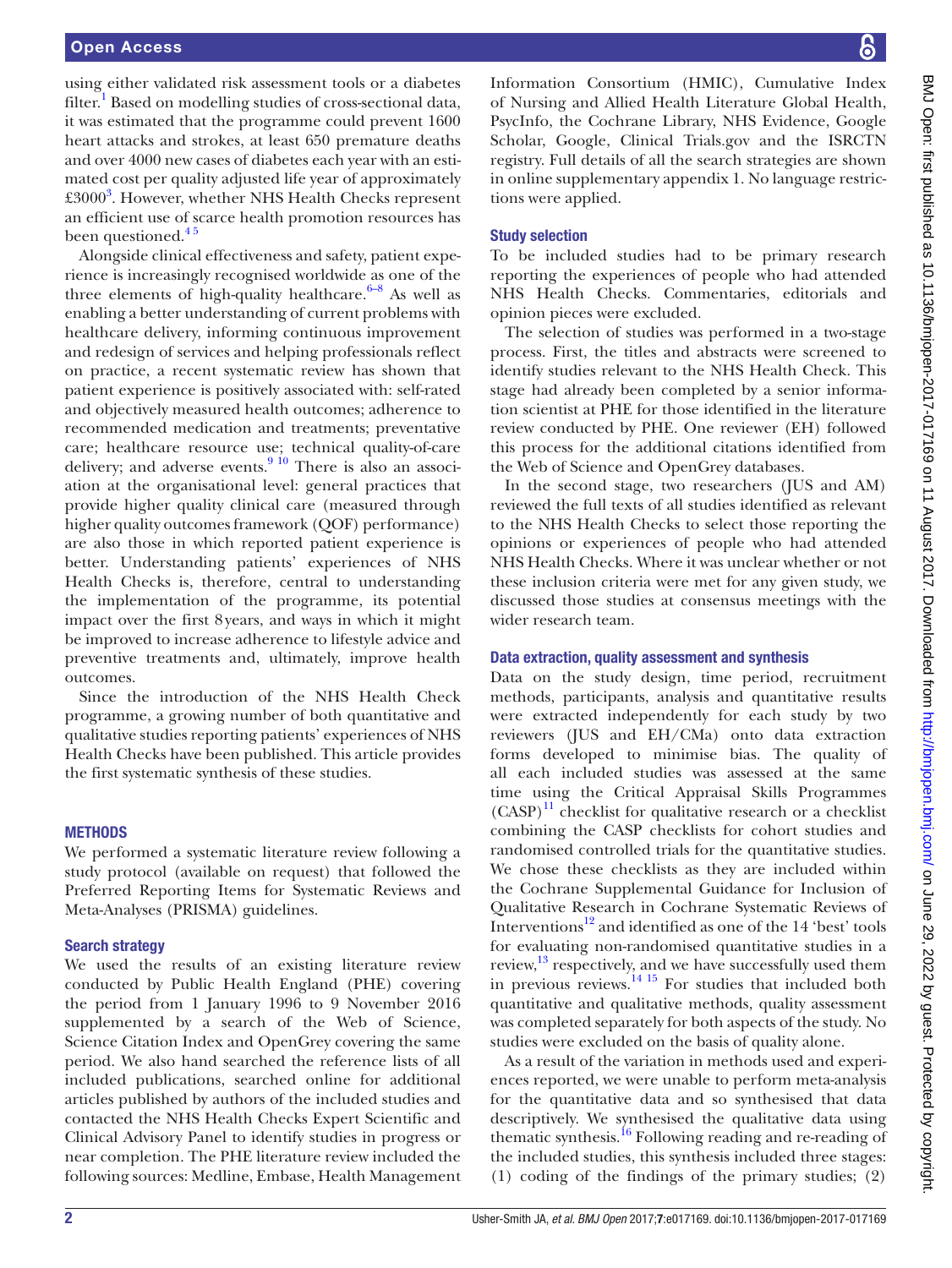

<span id="page-2-0"></span>Figure 1 PRISMA flow diagram. CINAHL, Cumulative Index of Nursing and Allied Health Literature; HMIC, Health Management Information Consortium; NHS, National Health Service; PRISMA, Preferred Reporting Items for Systematic Reviews and Meta-Analyses.

organisation of these codes into related areas to develop descriptive themes and (3) the development of analytical themes. As described by Thomas and Harden,<sup>16</sup> we considered all the text under the headings 'Results' or 'Findings' within the included studies as findings of the primary studies. The initial line-by-line coding of those findings was performed by at least two researchers (JUS and EH/CMa), each from a different disciplinary background (academic general practice, public services and health systems and innovation). All have experience conducting and analysing qualitative research but none had been involved in any of the included studies. The codes resulting from that process were then discussed with members of the wider research team and the subsequent stages were an iterative process with both the descriptive and analytical themes developed through a series of meetings involving researchers from a range of clinical and non-clinical backgrounds (academic general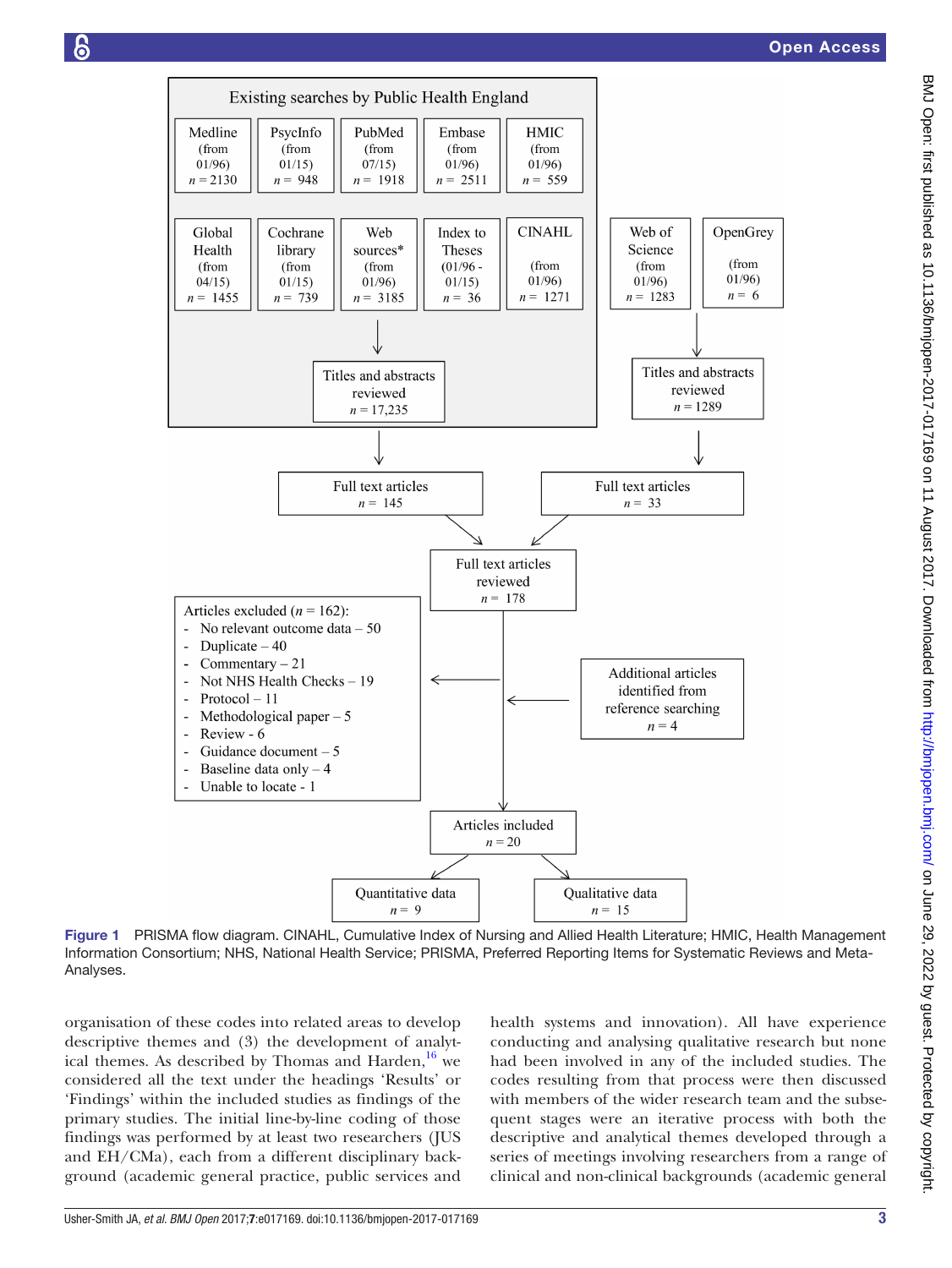<span id="page-3-0"></span>

| Study/year                             | Type of<br>article   | <b>Setting</b>                                                                                              | n     | <b>Recruitment</b>                                                                                                                                                              | <b>Response Overall</b><br>rate (%) | quality       |
|----------------------------------------|----------------------|-------------------------------------------------------------------------------------------------------------|-------|---------------------------------------------------------------------------------------------------------------------------------------------------------------------------------|-------------------------------------|---------------|
| Baker et al <sup>18</sup>              | Journal<br>article   | 83 general practices                                                                                        | 1011  | Survey sent to all patients who had<br>completed an NHS Health Check<br>within a 2 month period                                                                                 | 43                                  | High          |
| Corlett <sup>25</sup>                  | Journal<br>article   | Pharmacy-based NHS<br><b>Health Checks</b>                                                                  | 66    | Survey sent to all those who had<br>attended an NHS Health Check<br>within a 4 week period                                                                                      | 35                                  | High          |
| Cowper <sup>19</sup>                   | Case study           | <b>NHS Health Checks in</b><br><b>County Durham</b>                                                         | 483   | No details provided                                                                                                                                                             | Not given                           | Low           |
| Krska et al <sup>17</sup>              | Journal<br>article   | 16 general practices in North 434<br>West England                                                           |       | All patients with estimated 10 year<br>CVD risk>20% from the 16 practices<br>were sent a postal survey regardless<br>of whether they had attended an<br>NHS Health Check or not | 23.4                                | High          |
| LGA-East<br>Riding <sup>22</sup>       | Case study           | Outreach NHS Health Check Not<br>clinics at leisure centres,<br>community centres and<br>workplace settings | given | No details provided                                                                                                                                                             | Not given                           | Low           |
| <b>NHS</b><br>Greenwich <sup>21</sup>  | Evaluation<br>report | Outreach clinics                                                                                            | 540   | Questionnaire distributed at<br>community NHS Health Check<br>venues                                                                                                            | Not given                           | <b>Medium</b> |
| <b>NHS</b><br>Greenwich <sup>21</sup>  | Evaluation<br>report | <b>Outreach clinics</b>                                                                                     | 72    | Questionnaire distributed at<br>community NHS Health Check<br>venues                                                                                                            | Not given                           | <b>Medium</b> |
| 'A picture of<br>Health' <sup>23</sup> | Case study           | General practice-based pilot 281<br>of point-of-care NHS Health<br>Checks in Tyne and Wear                  |       | No details provided                                                                                                                                                             | Not given                           | Low           |
| Taylor et al <sup>24</sup>             | Journal<br>article   | Pharmacy-based NHS<br><b>Health Checks</b>                                                                  | 97    | Pharmacists gave invitation packs<br>to all those who attended an NHS<br>Health Check during the first<br>6 months                                                              | 37.4                                | <b>High</b>   |
| Trivedy et al <sup>20</sup>            | Journal<br>article   | Outreach NHS Health Check 513<br>clinics at cricket grounds                                                 |       | Participants were asked to complete<br>an anonymous questionnaire<br>immediately after their NHS Health<br>Check                                                                | Not given                           | Medium        |

CVD, cardiovascular disease; LGA, Local Government Association; NHS, National Health Service.

practice, public health, health economics, clinical statistics, evidence synthesis and qualitative research). To allow an appreciation of the primary data, we have included illustrative quotations from the original studies alongside the analytical themes in this report.

A summary of the findings reported in this manuscript have been published online by Public Health England (available at [http://www.healthcheck.nhs.uk/commis](http://www.healthcheck.nhs.uk/commissioners_and_providers/evidence/)[sioners\\_and\\_providers/evidence/](http://www.healthcheck.nhs.uk/commissioners_and_providers/evidence/)) and RAND ([http://](http://www.rand.org/content/dam/rand/pubs/external_publications/EP60000/EP67129/RAND_EP67129.pdf) [www.rand.org/content/dam/rand/pubs/external\\_](http://www.rand.org/content/dam/rand/pubs/external_publications/EP60000/EP67129/RAND_EP67129.pdf) [publications/EP60000/EP67129/RAND\\_EP67129.pdf](http://www.rand.org/content/dam/rand/pubs/external_publications/EP60000/EP67129/RAND_EP67129.pdf)). Permission from both has been obtained to publish the results in this journal.

# **RESULTS**

From an initial 18524 titles and abstracts, 178 articles were identified as potentially relevant to the NHS Health

Checks and were reviewed at full-text level [\(figure](#page-2-0) 1). Of those, we excluded 162. The most common reasons for excluding papers were that they did not include any relevant data, were duplicates or commentaries or did not describe NHS Health Checks. Four additional articles were identified through citation searching. This review is, therefore, based on 20 articles.

# Quantitative results from patient satisfaction questionnaires

Of those 20 articles, nine include quantitative results from surveys of participants who had attended NHS Health Checks[.17–25](#page-11-9) The details of these nine articles are shown in [table](#page-3-0) 1 and full details of the quality assessment in online [supplementary appendix 2](https://dx.doi.org/10.1136/bmjopen-2017-017169) . Four are high-quality journal articles published in peer-reviewed journals in which questionnaires were sent to all those who had attended an NHS Health Check in either general practices<sup>[17 18](#page-11-9)</sup> or pharmacies.<sup>[24 25](#page-11-13)</sup> Response rates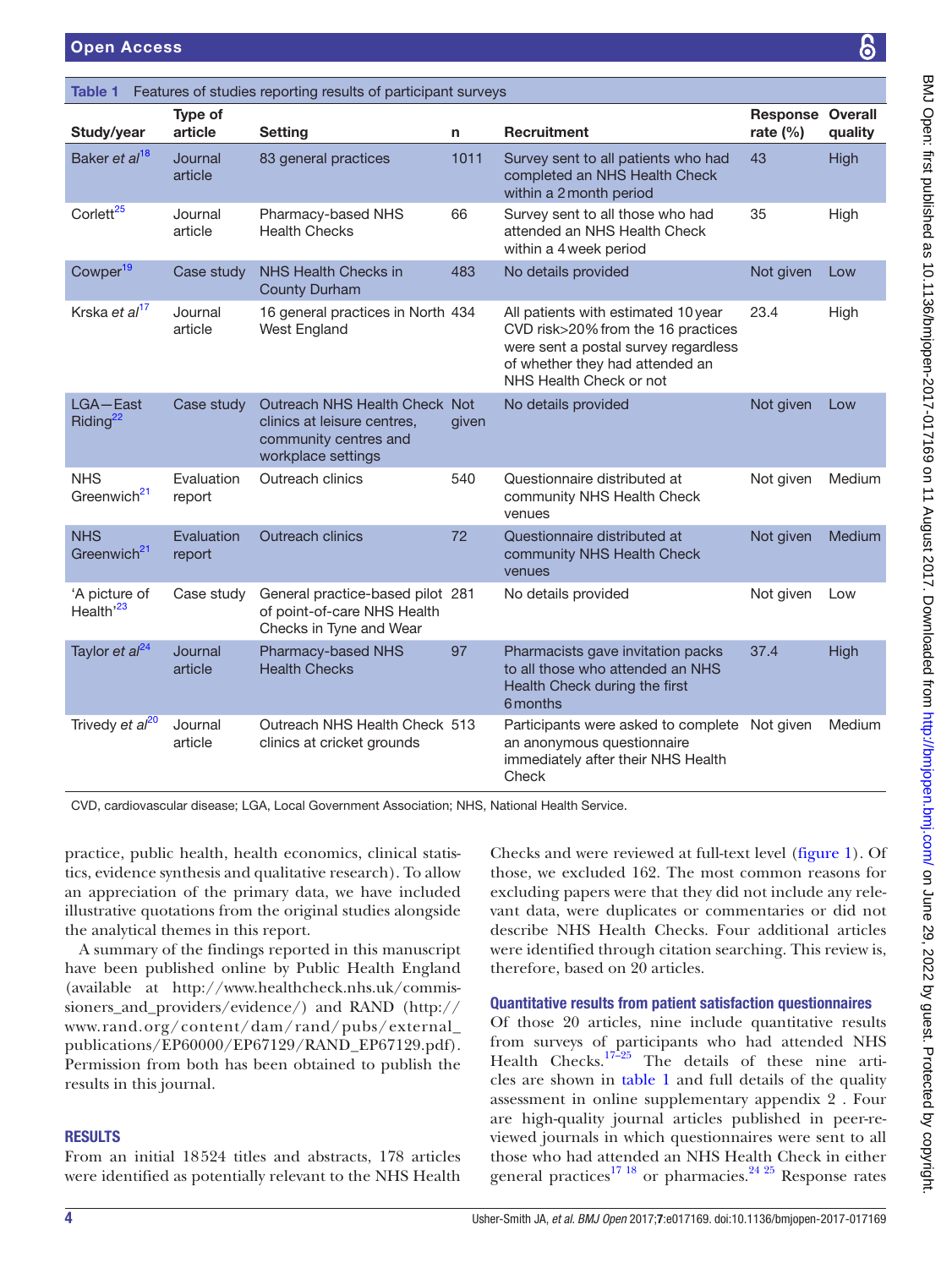were between 23.4% and 43%. A fifth study of the views of those attending outreach clinic at cricket groups was also published in a peer-reviewed journal but does not report the methods in detail or the response rate. $20$  Another is a report of a service evaluation in which the views of ethnic minority participants were particularly sought $^{21}$  and the final three are low-quality case study reports which have not reported methods or response rate.<sup>19 22 23</sup>

The findings from those nine studies are summarised in [table](#page-4-0) 2. Eight included questions about the overall experience and satisfaction with attending an NHS Health Check. Over 80% of respondents rated the experience

highly or reported high levels of satisfaction. Between 86% and 99%also felt they had benefited from the NHS Health Check or would be likely or very likely to return if invited back and over 78% would recommend attendance to others. When reported (n=4), 88% to 99% of respondents felt they were given enough time. However, between 7% and 15%still had unanswered questions after the NHS Health Check.

## Qualitative data on patient experience

Patient experience was also reported in 15 qualitative studies. Three performed content analysis on

<span id="page-4-0"></span>

|                                         | Table 2 Findings from studies reporting results of participant surveys                                                                                                                                                                                                                                                                                                                                                                                                                                                                                                                              |
|-----------------------------------------|-----------------------------------------------------------------------------------------------------------------------------------------------------------------------------------------------------------------------------------------------------------------------------------------------------------------------------------------------------------------------------------------------------------------------------------------------------------------------------------------------------------------------------------------------------------------------------------------------------|
| <b>Domain</b>                           | <b>Result</b>                                                                                                                                                                                                                                                                                                                                                                                                                                                                                                                                                                                       |
| Overall experience/<br>satisfaction     | 91.7% rated the overall experience highly <sup>18</sup><br>Almost all viewed their experience positively <sup>25</sup><br>92% rated experience as good or very good $^{22}$<br>Almost all reported a positive experience <sup>24</sup><br>83% rated their experience as excellent <sup>20</sup><br>82.2% were very satisfied <sup>19</sup><br>97% satisfied or very satisfied overall <sup>21</sup><br>95% satisfied or very satisfied <sup>21</sup><br>'High levels' of satisfaction <sup>23</sup>                                                                                                 |
| Recommend to others                     | 99.6% would recommend to others <sup>19</sup><br>78% likely to recommend to others <sup>23</sup><br>100% would recommend to others <sup>20</sup>                                                                                                                                                                                                                                                                                                                                                                                                                                                    |
| <b>Benefit</b>                          | 99% felt they had benefited <sup>24</sup><br>85.6% felt they had benefited <sup>17</sup><br>90.2% felt the NHS Health Check was worth attending <sup>18</sup><br>90% likely or very likely to return if invited back <sup>21</sup>                                                                                                                                                                                                                                                                                                                                                                  |
| Time/opportunity to ask<br>questions    | 88.0% agreed they had the time to ask questions <sup>18</sup><br>92% felt they were given enough time <sup>25</sup><br>94% were able to ask all their questions <sup>25</sup><br>99.7% felt they were given enough time <sup>24</sup><br>89.6% felt they were given enough time <sup>17</sup><br>90.2% were able to ask all their questions <sup>17</sup><br>9% had unanswered questions <sup>25</sup><br>10.8% had unanswered questions <sup>24</sup><br>14.7% still had questions about their risk of heart disease <sup>17</sup><br>7.4% had concerns that had not been dealt with <sup>17</sup> |
| Understanding and recall<br>of CVD risk | 97% understood everything <sup>25</sup><br>59% could recall their actual CVD score <sup>25</sup><br>91.9% understood everything discussed <sup>17</sup><br>83% felt the health check had helped them to understand their risk of heart disease <sup>17</sup><br>61.9% rated their understanding of the CVD risk score highly <sup>18</sup>                                                                                                                                                                                                                                                          |
| Location and timing of<br>appointments  | 69.5% rated the location of doctor's surgery highly <sup>18</sup><br>70.7% rated the time and availability of appointments highly <sup>18</sup><br>93.8% agreed that screening had been done in a suitable place <sup>24</sup><br>86% felt the location gave enough privacy <sup>20</sup>                                                                                                                                                                                                                                                                                                           |
| <b>Staff</b>                            | 93.8% rated confidence in staff knowledge <sup>18</sup><br>92% reported that staff were helpful, friendly and clear about the service during their health<br>check <sup>22</sup><br>100% felt they were treated with dignity <sup>20</sup><br>99% felt comfortable discussing their lifestyle <sup>24</sup><br>93.6% felt comfortable discussing their lifestyle <sup>17</sup><br>13.5% would have liked more support changing lifestyle <sup>17</sup>                                                                                                                                              |

CVD, cardiovascular disease; NHS, National Health Service.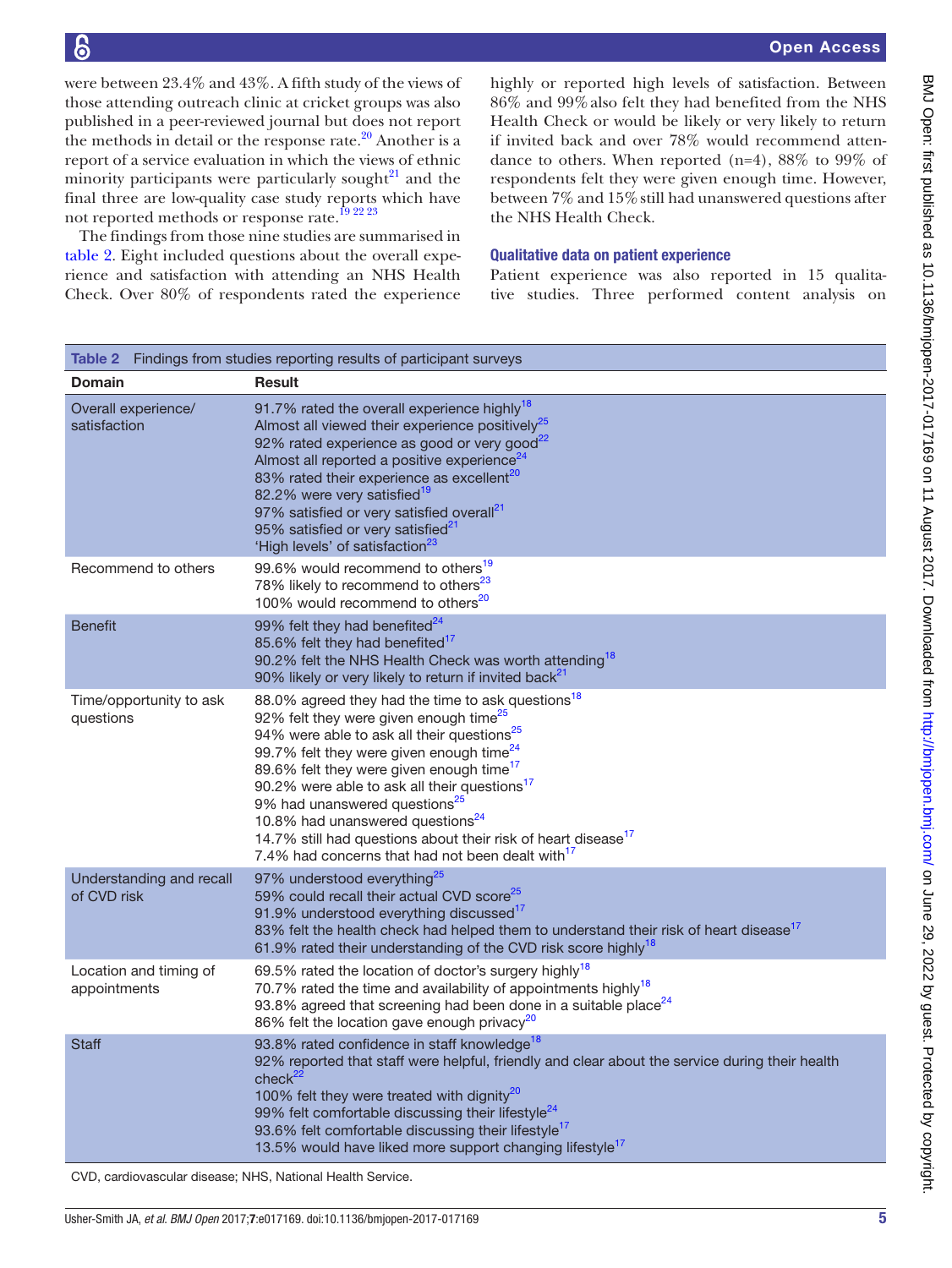free-text responses provided in surveys<sup>17 18 21</sup> while the others conducted focus groups or interviews with between 8 and 45 participants. Ten are journal articles published in peer-reviewed journals, $17^{18}$   $25\frac{32}{18}$  four are research reports of service evaluations<sup>21 33–35</sup> and one is a master's thesis.<sup>36</sup> All recruited people who had attended NHS Health Checks either through invitations sent out from general practices or from community settings. Most included approximately equal numbers of men and women. Three studies had particularly sought to describe the experiences of those from ethnic minority groups.[21 31 32](#page-11-11) In the quality assessment, 10 were high quality and 5 medium quality, with all addressing a clearly focused issue and using an appropriate qualitative method and design. The reflexivity showed the greatest variation across the studies with only five scoring medium or high for consideration of the relationship between the research team and participants. Most analysed data using thematic analysis. Further details of the design and methods used in those studies are given in [table](#page-6-0) 3 and the full quality assessment in online [supplementary appendix 3](https://dx.doi.org/10.1136/bmjopen-2017-017169).

Thematic synthesis of these 15 studies identified five main analytical themes: (1) the NHS Health Check as a potential trigger for behaviour change; (2) unmet expectations; (3) limited understanding of the risk score; (4) preference for better information and (5) confusion around follow-up. The primary articles contributing to each of those themes are shown in [table](#page-8-0) 4 and details of each of the themes given below.

#### NHS Health Check as a potential trigger for behaviour change

Participants variously described the NHS Health Check as a 'wake-up call<sup>',21 29</sup> a 'reality check'<sup>29</sup> a 'kind of a turning point<sup>36</sup> or an 'eye-opener',<sup>32</sup> which helped bring patients' health into focus by highlighting potential underlying health issues of which they were not neces-sarily cognizant<sup>[18](#page-11-6)</sup> and making them aware that there were lifestyle-related diseases to which they may be susceptible and which they may be able to prevent. $3234$ 

It's really good. It makes you aware of what problems are around. What you can get and that. It is really good. It teaches you.it's an eye-opener for people who would want to do things properly.<sup>32</sup>

For some, this reputedly led on to behaviour change, with many of the studies citing examples of participants who had reported making changes that they attributed to having attended the NHS Health Check.<sup>26</sup><sup>29–33</sup><sup>37</sup> These included changes to diet, cutting down on smoking, decreasing alcohol intake and increasing physical activity.

I've changed my diet um and, and lost a stone in weight I think as a result actually. So I'm quite happy with that, that makes me feel even healthier. $30$ 

Having the results of the check, I've actually started to go to (swimming baths) a couple of times, so I've made some progress….and I've actually felt better in meself. $29$ 

In general, dietary changes were perceived to be the easiest changes to make, particularly small changes that did not cause too much disruption to their daily routines<sup>[37](#page-11-20)</sup> and there was recognition that changing behaviour was hard, with a number of barriers identified ([box](#page-8-1) 1).

#### Unmet expectations

Despite this potential influence on behaviour, a strong theme throughout many of the studies was that of unmet expectations that some participants were left with at the end of the NHS Health Check.

For many, this arose from confusion about the purpose of the NHS Health Check. The comparison made between the NHS Health Check and an 'MOT' in the promotional material and the use of the term 'Health Check' left many expecting the NHS Health Check to include a more general wide-ranging assessment of health and not just risk of cardiovascular disease[.18 26 34](#page-11-6)

I just assumed that they would test you for everything when you were there. My perception of reading through things was that it was going to be a good overhaul, you know overall body check for everything. $34$ 

As a general health check it was not a series of tests as I expected. Only centred around the result of a blood test. Not comprehensive as I would have expected.<sup>[17](#page-11-9)</sup>

Additional specific areas that participants had been expecting or thought should be covered included: a well woman check<sup>[34](#page-11-21)</sup>; diabetes checks for all<sup>[31 34 35](#page-11-22)</sup>; cancer screening<sup>[26](#page-11-18) 34 36</sup>; an assessment of mental well-being<sup>26</sup>; an  $ECG^{26}$  $ECG^{26}$  $ECG^{26}$ ; testing for anaemia<sup>26</sup>; discussion around health conditions that impacted on their daily lives, such as joint and back pain $^{36}$  and chronic long-term conditions.<sup>35</sup>

#### Limited understanding of the risk score

While some participants reported improved understanding of CVD risk following an NHS Health Check,<sup>17 25 32</sup> a common theme throughout the studies was participants' limited understanding of the risk score.

Across many of the studies there was evidence that a large number of participants were either not able to recall being provided with a risk estimate at all,<sup>[17 26 27](#page-11-9)</sup> found the risk score confusing<sup>18 30 34</sup> or had interpreted it incorrectly.[26 29 30 36](#page-11-18)

My cholesterol is high…and, I had a score saying sixteen per cent diabetes in ten years. What does that mean? I've got no idea what that means. It sounds bad because it's higher than it's meant to be but is  $\mathrm{it}^{30}$  $\mathrm{it}^{30}$  $\mathrm{it}^{30}$ 

My QRisk score is 11 per cent. But after getting someone to Google it for me, we still have no idea what it means. It should be explained better in a letter from the Doctor.<sup>[18](#page-11-6)</sup>

The score itself also appeared to have little meaning or significance for most participants. Low scores (<20% 10-year estimated risk) were sometimes perceived as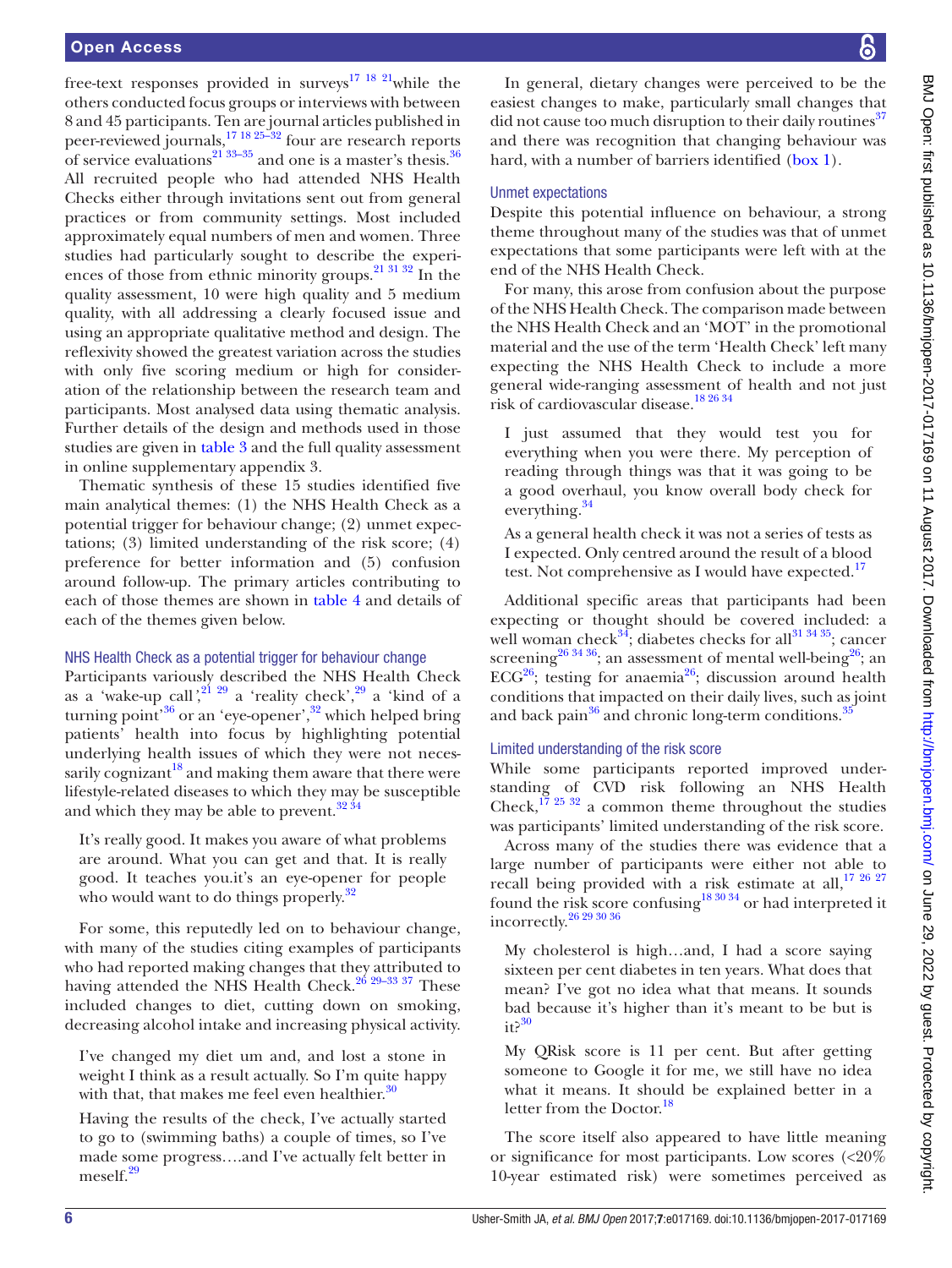| S<br>Table:                    |                      |                                                        | Features of qualitative studies describing patient ex |                                                                                                           | periences of NHS Health Checks                |                                                                   |                                                                                                                                                                                                                             |                                                                                                                |                                                     |                    |
|--------------------------------|----------------------|--------------------------------------------------------|-------------------------------------------------------|-----------------------------------------------------------------------------------------------------------|-----------------------------------------------|-------------------------------------------------------------------|-----------------------------------------------------------------------------------------------------------------------------------------------------------------------------------------------------------------------------|----------------------------------------------------------------------------------------------------------------|-----------------------------------------------------|--------------------|
| Author, year                   | Type of<br>report    | Location of<br>study                                   | Setting of NHS<br>Health Check                        | Data collection<br>method                                                                                 | Setting for data<br>collection                | U                                                                 | Method of recruitment to study                                                                                                                                                                                              | Participant characteristics                                                                                    | Method of<br>analysis                               | Overall<br>quality |
| Alford <sup>33</sup>           | Evaluation<br>report | Knowsley                                               | Community                                             | Interviews and<br>focus groups                                                                            | Not given                                     | 36                                                                | No details given                                                                                                                                                                                                            | 13 high risk score, 23 low<br>19 females, 17 males<br>risk score                                               | Thematic<br>analysis                                | Medium             |
| Baker et al <sup>18</sup>      | Journal<br>article   | Gloucester                                             | 83 general<br>practices                               | Content analysis NA<br>of cross-<br>sectional survey                                                      |                                               | 1011 (43%)                                                        | Survey sent to all patients who had<br>completed an NHS Health Check<br>within a 2 month period                                                                                                                             | 10.8% 40-45 years<br>96% white British<br>19% 56-60 years<br>55.2% female                                      | Thematic<br>analysis                                | High               |
| Chipchase et a <sup>/34</sup>  | Report               | East and North<br>Birmingham                           | 2 general<br>practices                                | semi-structured<br>Face-to-face<br>interviews                                                             | GP surgery                                    | $\overline{C}$                                                    | Attendees to NHS Health Checks in<br>the first 2 weeks of February 2011<br>received a recruitment letter                                                                                                                    | 8 females, 2 males                                                                                             | logical analysis<br>Interpretative<br>phenomeno-    | High               |
| Corlett <sup>25</sup>          | Journal<br>article   | London                                                 | 4 pharmacies                                          | respondents<br>with sample<br>Telephone<br>interviews<br>of survey                                        | On the telephone                              | $\frac{1}{2}$                                                     | telephone interview included with<br>survey sent to all those who had<br>attended an NHS Health Check<br>Invitation for a semi-structured<br>within a 4 week period                                                         | Not given                                                                                                      | analysis using<br>framework<br>approach<br>Thematic | Medium             |
| NHS Greenwich <sup>21</sup>    | Report               | Greenwich                                              | Community                                             | questionnaire,<br>focus groups<br>$\underline{\Phi}$<br>Open-ended<br>depth phon<br>interviews<br>and in- | Not given                                     | groups and 31<br>612 survey<br>responses<br>interviews<br>4 focus | Recruited from community outreach<br>services providing NHS Health<br>Checks                                                                                                                                                | Ethnic minority participants:<br>42% female                                                                    | Based on Health<br>Belief Model                     | Medium             |
| Ismail and Atkin <sup>26</sup> | Journal<br>article   | Not specified                                          | practices<br>General                                  | Semistructured<br>interviews                                                                              | homes or NHS<br>Participants'<br>premises     | 45 baseline<br>38 follow-up                                       | provided by five participating general<br>Purposive sampling from a list<br>practices                                                                                                                                       | South Asian and 3 African<br>21 females, 24 males<br>Ethnicity: 37 White, 5<br>Average age: 58.<br>Caribbean   | Framework<br>analysis                               | High               |
| Jenkinson et al <sup>27</sup>  | Journal<br>article   | Torbay                                                 | 4 general<br>practices                                | Telephone or<br>face-to-face<br>interviews                                                                | On the telephone<br>or participants'<br>homes | $\overline{17}$                                                   | responded to an invitation to an NHS<br>random sample identified by general<br>practices from lists stratified by age<br>and gender of those who had not<br>Letters of invitation sent to a<br>health check within 4 weeks. | 6 employed, 1 unemployed,<br>12 females, 5 males<br>10 retired                                                 | Thematic<br>analysis                                | High               |
| Krska et al <sup>17</sup>      | Journal<br>article   | Sefton, an area 16 general<br>of North West<br>England | practices                                             | Postal survey<br>with free text<br>responses                                                              | ≨                                             | 434 (23.4%)                                                       | were sent a postal survey regardless<br>CVD risk>20% from the 16 practices<br>All patients with estimated 10 year<br>of whether they had attended an<br>NHS Health Check or not                                             | 7.7% highest quintile of<br>13.7% lowest quintile<br>68.2% over 65<br>99.5% white<br>19% female<br>deprivation | Categorisation of Medium<br>responses               |                    |
| McNaughton <sup>37</sup>       | Journal<br>article   | (non-specific<br>North East<br>location)<br>England    | 5 general<br>practices                                | ured<br>Semistruct<br>interviews                                                                          | Not given                                     | 89                                                                | general practices who had received<br>an NHS Health Check and had an<br>estimated 10year CVD risk>20%<br>Invitations to patients from five                                                                                  | 13 in least deprived quintile<br>10 females, 19 males<br>24 over 65years                                       | Thematic<br>analysis                                | High               |
| Oswald et al <sup>35</sup>     | Evaluation<br>report | Teesside                                               | practices or<br>pharmacies<br>General                 | pel<br>semistructu<br>interviews<br>Telephone                                                             | On the telephone                              | $\infty$                                                          | Check and agreed to take part in the<br>pharmacies or from a list of patients<br>who had attended an NHS Health<br>Invited by general practices or<br>service evaluation                                                    | 6 had attended general<br>practices and two<br>pharmacies                                                      | Thematic<br>analysis                                | Medium             |
|                                |                      |                                                        |                                                       |                                                                                                           |                                               |                                                                   |                                                                                                                                                                                                                             |                                                                                                                |                                                     | Continued          |

 $\delta$ 

BMJ Open: first published as 10.1136/bnjopen-2017-017169 on 11 August 2017. Downloaded from http://bmjopen.bmj.com/ on June 29, 2022 by guest. Protected by copyright. BMJ Open: first published as 10.1136/bmjopen-2017-017169 on 11 August 2017. Downloaded from <http://bmjopen.bmj.com/> on June 29, 2022 by guest. Protected by copyright.

<span id="page-6-0"></span>7

Open Access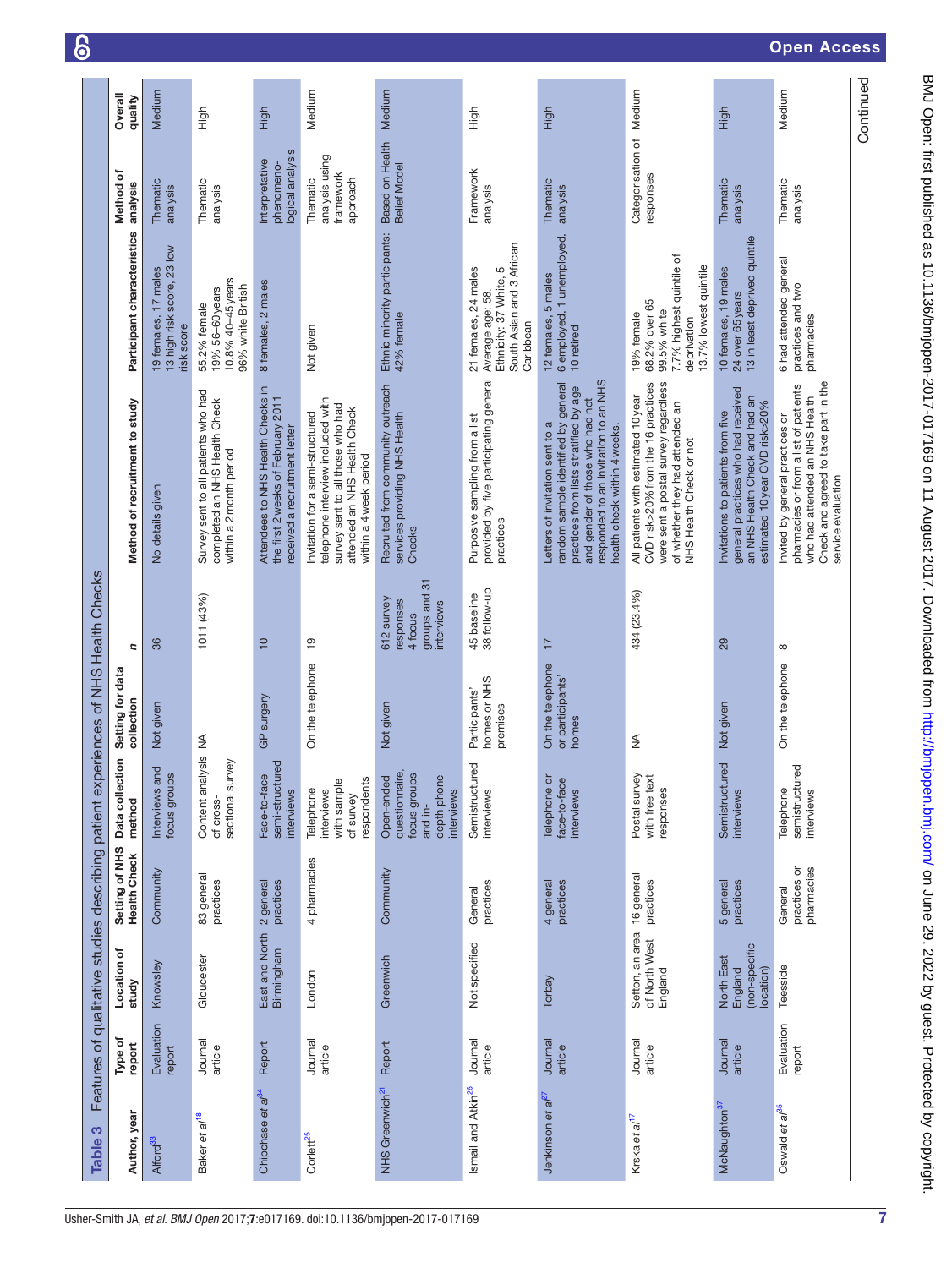BMJ Open: first published as 10.1136/bmjopen-2017-017169 on 11 August 2017. Downloaded from <http://bmjopen.bmj.com/> on June 29, 2022 by guest. Protected by copyright.

BMJ Open: first published as 10.1136/bnjopen-2017-017169 on 11 August 2017. Downloaded from http://bmjopen.bmj.com/ on June 29, 2022 by guest. Protected by copyright.

| Table 3                   | Continued                |                                    |                                       |                                                                |                                                                                                          |               |                                                                                                                                                                                                                                                                                                                            |                                                                                                                                          |                             |                    |
|---------------------------|--------------------------|------------------------------------|---------------------------------------|----------------------------------------------------------------|----------------------------------------------------------------------------------------------------------|---------------|----------------------------------------------------------------------------------------------------------------------------------------------------------------------------------------------------------------------------------------------------------------------------------------------------------------------------|------------------------------------------------------------------------------------------------------------------------------------------|-----------------------------|--------------------|
| Author, year              | Type of<br>report        | Location of<br>study               | Health Check                          | Setting of NHS Data collection Setting for data<br>method      | collection                                                                                               | c             | Method of recruitment to study                                                                                                                                                                                                                                                                                             | Participant characteristics analysis                                                                                                     | Method of                   | Overall<br>quality |
| Perry et al <sup>29</sup> | Journal<br>article       | Knowsley                           | Community                             | Interviews and<br>focus groups                                 | Not given                                                                                                | 36            | Letter or telephone invitation to all 38 3 focus groups: 1 for high<br>purposively sampled for gender, age, high risk score)<br>people who were at high risk of CVD<br>attendees at low risk of CVD were<br>and had attended an NHS Health<br>Check in the past 12-18 months<br>were invited. The remaining<br>risk score. | 6semi-structured interviews<br>(2 females and 4males with<br>low risk scores (17 females<br>risk scores (6 males), 2 for<br>and 7 males) | Thematic<br>analysis        | High               |
| Riley et al <sup>31</sup> | Journal<br>article       | inner city<br><b>Bristol</b>       | Community                             | Semistructured<br>interviews                                   | participants'<br>Community<br>venues or<br>homes                                                         | $\frac{6}{5}$ | Participants were recruited via their<br>attendance of community outreach<br>events.                                                                                                                                                                                                                                       | All from black and minority<br>7 females, 9 males<br>ethnic populations                                                                  | Thematic<br>analysis        | High               |
| Riley et al <sup>30</sup> | Journal<br>article       | <b>Bristol</b>                     | practices<br>General                  | semi-structured<br>and telephone<br>Face-to-face<br>interviews | On the telephone<br>or in participants<br>homes                                                          | 28            | patient records for patients who had<br>undertaken an NHS Health Check<br>Purposive sampling from those<br>identified through a search of<br>within the previous 6 months                                                                                                                                                  | 11 most deprived quintile<br>11 high (>20%) CVD risk<br>16 females, 12 males<br>23 White British                                         | Thematic<br>analysis        | High               |
| Shaw et al <sup>32</sup>  | Journal<br>article       | Birmingham<br>and Black<br>Country | practices and<br>community<br>General | Semistructured<br>interviews                                   | Not given                                                                                                | 23            | practice managers or lead clinicians<br>NHS Health Check were invited by<br>Patients who had attended an                                                                                                                                                                                                                   | ethnic population and high<br>High black and minority<br>levels of deprivation                                                           | Thematic<br>analysis        | ら<br>王             |
| Strutt <sup>36</sup>      | <b>Masters</b><br>thesis | Darlington, Co<br>Durham, UK       | two general<br>practices              | Semistructured<br>face-to-face<br>nterviews                    | Participants'<br>homes                                                                                   | $\frac{6}{5}$ | Invitation letters or telephone                                                                                                                                                                                                                                                                                            | White, South-Asian and<br>7 females, 9 males<br><b>Middle Eastern</b>                                                                    | <b>Thematic</b><br>analysis | High               |
|                           |                          |                                    |                                       |                                                                | CVD, cardiovascular disease; GP, general practitioner; NA, not applicable; NHS, National Health Service. |               |                                                                                                                                                                                                                                                                                                                            |                                                                                                                                          |                             |                    |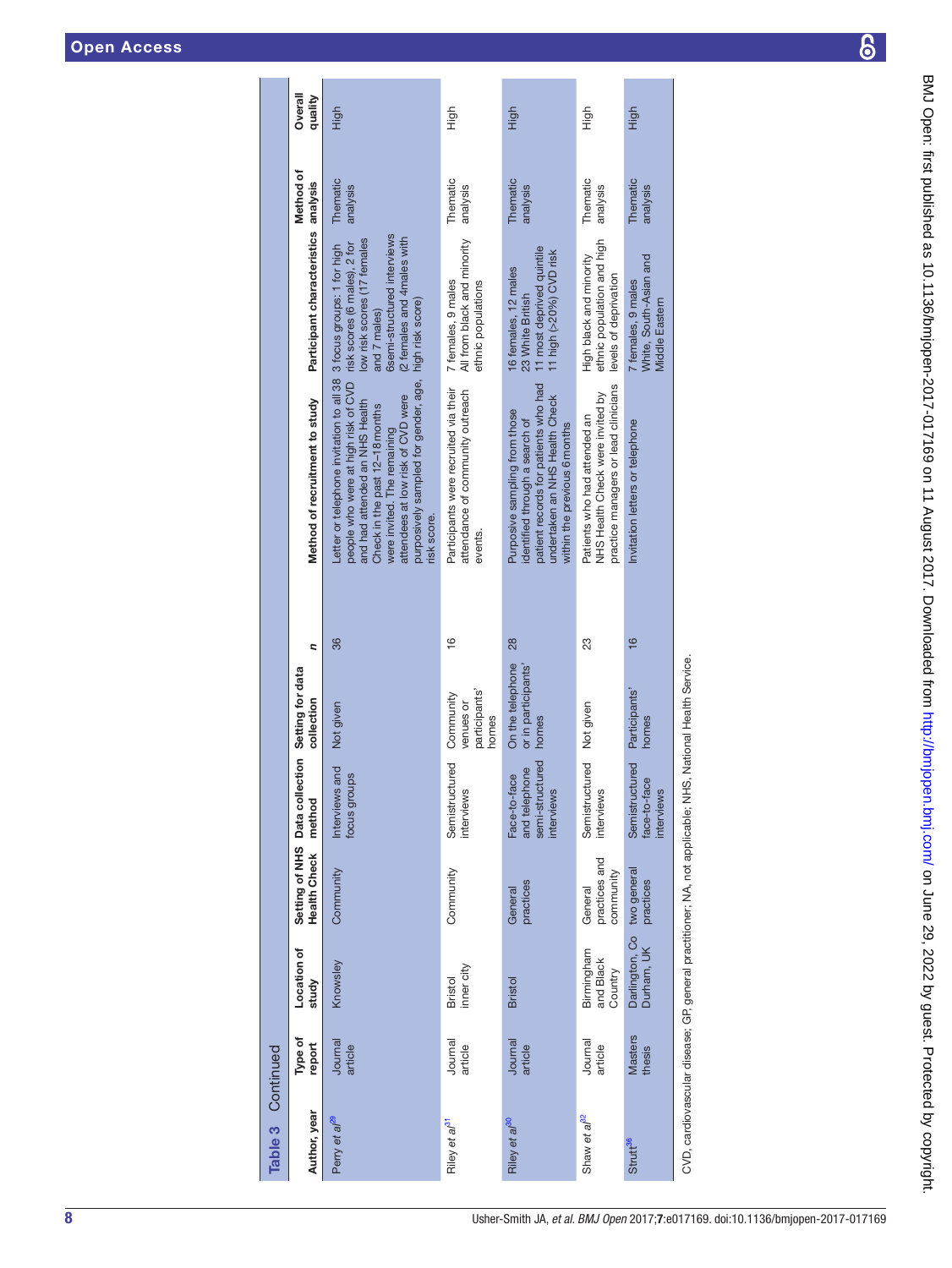# Box 1 Reasons provided by participants for not making lifestyle changes

- <span id="page-8-1"></span> $\triangleright$  Older participants feeling that making changes to their lifestyle was unnecessary.<sup>[37](#page-11-20)</sup>
- $\blacktriangleright$  Healthy eating information was too generic.<sup>37</sup>
- ► Guidance they had been given was likely to be subject to change.  $37$
- $\triangleright$  Comorbidities which made physical activity difficult.<sup>[37](#page-11-20)</sup>
- ► Psychosocial circumstances, for example, bereavement, stress or socioeconomic barriers, such as shift work or unemployment.<sup>29 3</sup>
- $\blacktriangleright$  Having previously been offered a behaviour intervention strategy.<sup>26</sup>
- $\triangleright$  Cost of eating fresh fruit and vegetables.<sup>2</sup>
- $\blacktriangleright$  Difficulty incorporating changes into their daily lives.<sup>29</sup>
- Underlying medical conditions.<sup>2</sup>

meaning there was nothing to worry about, $29$  but participants with low-risk scores were as likely to report being worried or anxious after receiving the scores as those with high-risk scores.<sup>30</sup> When describing their motivation to change behaviour, in general, participants also described how it was not necessarily related to their risk score and how even a high risk score was not necessarily enough to motivate them to try and change. $2936$ 

Sometimes you need a reason and I think it was like me, I needed a reason (to change) and isn't it sad that showing me the percentage wasn't reason enough for me to give up (smoking). $\frac{3}{2}$ 

# Preferences for better information

Most participants reported receiving lifestyle advice within the NHS Health Check. Many, however, felt it was too simple, brief, superficial or generic and felt that they would have benefited from more detail and more personalised information[.21 25 29 30 32 36 37](#page-11-11)

And it was that kind of information which was the kind of the bit beyond, you know, eat less, exercise more, don't smoke, don't drink. . that would have been useful. .the kind of advice that was on offer was actually very, um, simple. $30$ 

For some this lack of personalised information led to confusion and uncertainty, $36$  with some feeling that they had received mixed messages about their health $^{26}$  $^{26}$  $^{26}$  and been left unsure about what actions they should take.<sup>33</sup> This was not a universal view, however, with some seeing the value in being provided with 'common knowledge' again as it afforded a fresh way of looking at their lifestyle and, in one study the simplicity of the information appeared to encourage participants to make changes to their behaviour[.29](#page-11-16)

So I thought it was very helpful it was very informative and it was thought- provoking, it just gave us some fresh view on things, because you can get very easily into doing what you think is okay.[36](#page-11-15)

In most cases the lifestyle advice had been provided faceto-face but participants also valued, or felt it would have been helpful to have received, written information both for their own reference and also as a means to encourage behaviour change among friends and family.<sup>[18 29 34](#page-11-6)</sup>

Well I suppose it's good to have a question and answer thing cos you can have somebody explain it to you. But I suppose you could, something written'd be quite useful.

<span id="page-8-0"></span>

| Table 4                        |                              | Studies contributing to each of the qualitative themes    |                    |                                                     |                                      |
|--------------------------------|------------------------------|-----------------------------------------------------------|--------------------|-----------------------------------------------------|--------------------------------------|
|                                | <b>Unmet</b><br>expectations | Limited understanding Preference for<br>of the risk score | better information | <b>Potential trigger</b><br>for behaviour<br>change | <b>Confusion around</b><br>follow-up |
| Alford <sup>33</sup>           |                              |                                                           |                    |                                                     |                                      |
| Baker et al <sup>18</sup>      |                              |                                                           |                    |                                                     |                                      |
| Chipchase et $al^{34}$         |                              |                                                           |                    |                                                     |                                      |
| Corlett <sup>25</sup>          |                              |                                                           |                    |                                                     |                                      |
| NHS Greenwich <sup>21</sup>    |                              |                                                           |                    |                                                     |                                      |
| Ismail and Atkin <sup>26</sup> |                              |                                                           |                    |                                                     |                                      |
| Jenkinson et al <sup>27</sup>  |                              |                                                           |                    |                                                     |                                      |
| Krska et al <sup>17</sup>      |                              |                                                           |                    |                                                     |                                      |
| McNaughton <sup>37</sup>       |                              |                                                           |                    |                                                     |                                      |
| Oswald $et al^{35}$            |                              |                                                           |                    |                                                     |                                      |
| Perry et al <sup>29</sup>      |                              |                                                           |                    |                                                     |                                      |
| Riley et al <sup>31</sup>      |                              |                                                           |                    |                                                     |                                      |
| Riley et al <sup>30</sup>      |                              |                                                           |                    |                                                     |                                      |
| Shaw et al <sup>32</sup>       |                              |                                                           |                    |                                                     |                                      |
| Strutt <sup>36</sup>           |                              |                                                           |                    |                                                     |                                      |

NHS, National Health Service.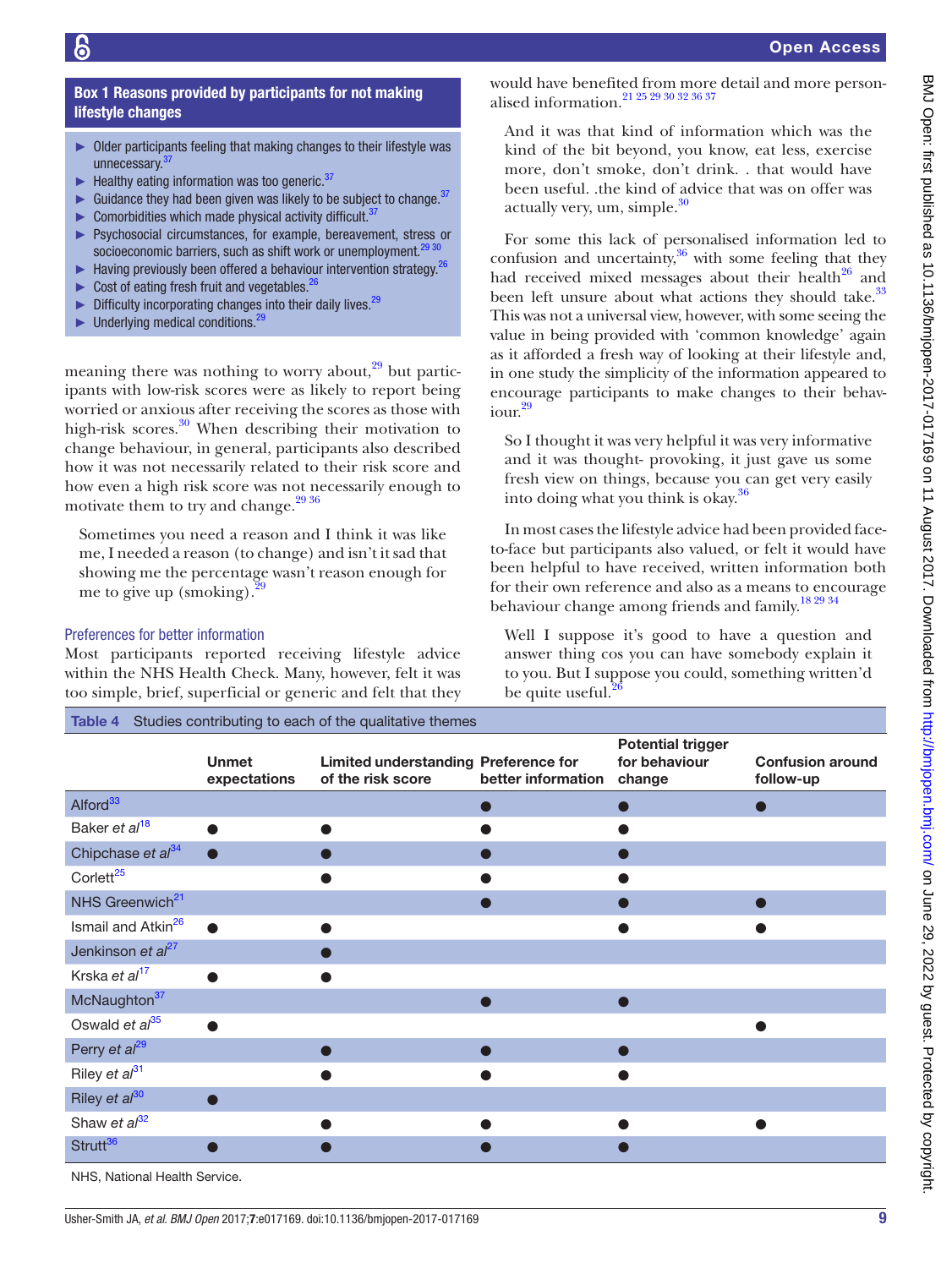# Open Access

#### Confusion around follow-up

The final theme related to confusion over follow-up.<sup>[21 32 33](#page-11-11)</sup> This was particularly seen among participants who had attended NHS Health Checks in community settings. Individuals felt unsure about what steps should be taken next, specifically in relation to whether they needed to contact their general practitioner (GP) or if their GP would contact them if any causes for concern had been identified.<sup>[33](#page-11-24)</sup> Participants also reported a lack of sufficient information on follow-up and sign posting to other NHS services.<sup>21</sup>

She never said go and see your doctor. She ran out of some leaflets and she circled them and said go on the Internet. $21$ 

Some participants also reported that they would have liked their healthcare professionals to be more proactive in supporting them to make lifestyle changes and felt there should have been ongoing follow-up and monitoring.[26 32 35](#page-11-18)

## **DISCUSSION Principal findings**

This study is the first systematic review of patient experience of NHS Health Checks. It shows that, among those who respond to patient satisfaction surveys, there are consistently very high levels of satisfaction with NHS Health Checks reported, with over 80% feeling that they had benefited from an NHS Health Check. However, despite these overall high levels of satisfaction, there was evidence from interviews that some participants were left with a feeling of unmet expectations. For some, this appeared to arise from confusion about the purpose of the NHS Health Check while others had been expecting a more general assessment of health. The cardiovascular risk score also appeared to generate confusion: it was poorly understood, interpreted differently among individuals with the same level of risk and seemed to have little meaning or significance for people in terms of how to use it to think about their health and future planning. Most participants reported receiving lifestyle information within the NHS Health Check but for many it was regarded as too simple and not sufficiently personalised. Nevertheless, there was evidence that the NHS Health Check was perceived to act as a wake-up call for many participants who had gone on to make lifestyle changes which they attributed to the NHS Health Check.

# Strengths and limitations

The main strengths of this review are the systematic search of multiple electronic databases, the manual searching of the reference lists of all included studies and the thematic approach to synthesis of the qualitative data. By including searches of the grey literature and the internet alongside electronic repositories, we were able to include studies that have not been published in peer-reviewed scientific journals, reducing the risk of selective reporting bias.

While we cannot exclude the possibility that additional local evaluations may have been performed or that we overlooked studies at the screening stage, we think it unlikely that they would substantially alter the main findings. Choosing to conduct a thematic synthesis for the qualitative research also ensured that we used a systematic approach to identify common themes across the studies and interpret those findings. Although some argue against the synthesis of qualitative research on the grounds that the findings of individual studies are decontextualised and the concepts identified in one setting are not applicable to another,<sup>38</sup> the systematic approach to coding and subsequent development of overarching themes guided by our research question enabled us to provide a synthesis of the evidence to inform practice and develop additional interpretations and conceptual insights beyond the findings of the primary studies.

The main limitations relate to the included studies. The quantitative surveys were of varying quality with response rates only reported in four of the nine studies and comparison between responders and non-responders only in one. Where reported, the response rates varied between 23% and 43%. Although survey response rates alone are a poor indicator of bias,  $3940$  the included studies are, therefore, all at risk of responder bias and may represent the views of those more engaged with preventive healthcare or with particularly strong opinions. Many also measured patient satisfaction rather than patient experience. Unlike patient experience data which aim to avoid value judgements, patient satisfaction is a broad and often ill-defined concept that is multidimensional and influenced by a range of factors, including cultural norms, health status and prior experience of health care. $^{41}$  Reports of patient satisfaction can, therefore, vary widely between different patients in identical situations and in one study in which patients were asked a single question about how satisfied overall they were with their primary care practice, only 4.6% of the variance in their satisfaction ratings was a result of differences between practices.<sup>42</sup> Unlike patient experience data, improvements in patient satisfaction data are also not associated with improvements in care quality.<sup>[43](#page-11-30)</sup>

The qualitative studies also included small, selected groups of participants whose expressed views are likely to be affected by both recall bias (systematic errors due to inaccuracy of recollections about NHS Health Checks) and social desirability bias (the tendency of interviewees to give responses that they think might be viewed favourably by the interviewer). $^{44}$  By virtue of the fact that they have chosen to take part in medical research the participants may also be more interested in their health than the general population so their views may not reflect the full range of views and experiences of those attending NHS Health Checks.

# Comparison with existing literature

The high levels of satisfaction reported are consistent with those reported for other NHS services, for example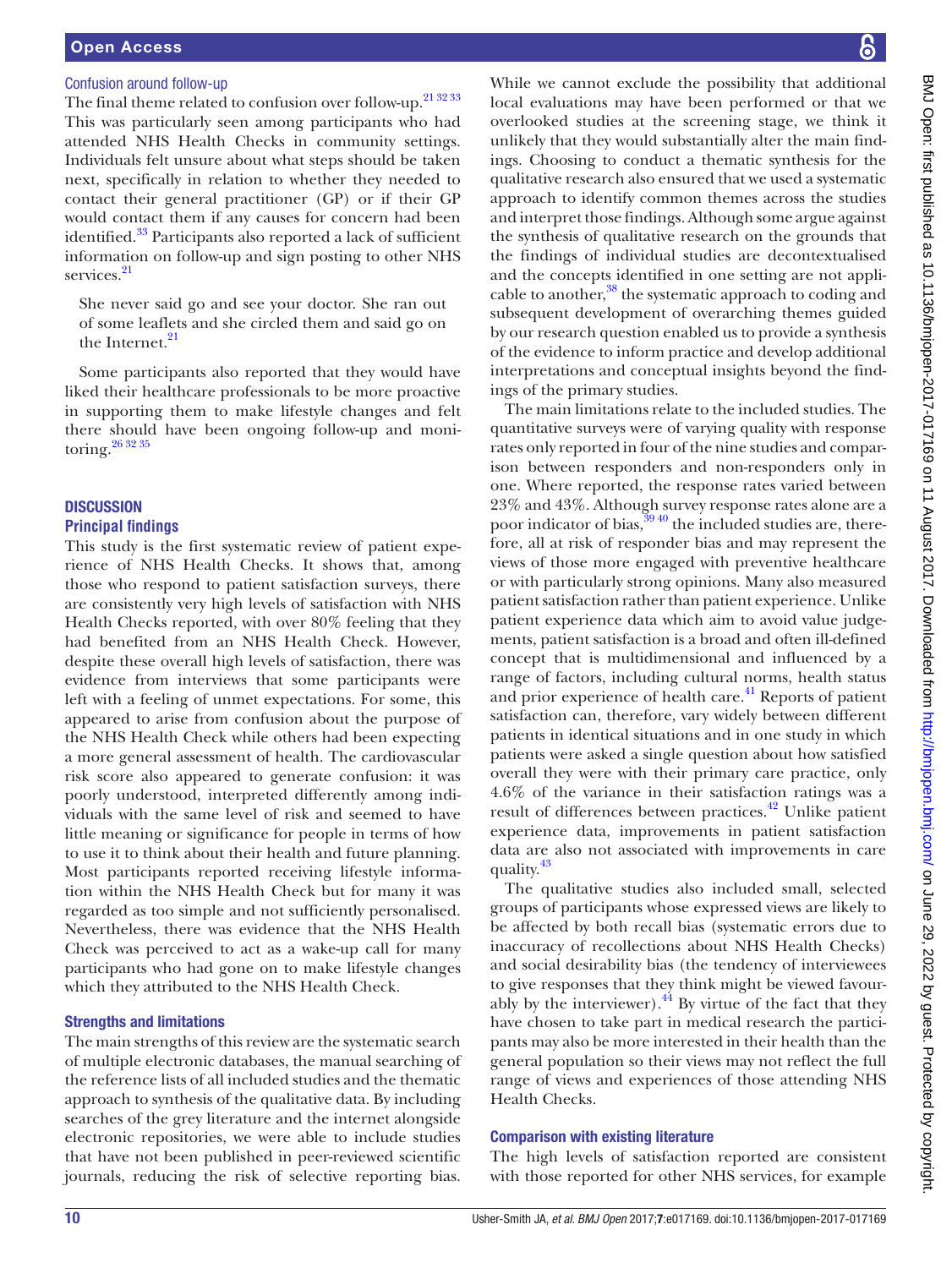the General Practice Patient Survey in which the median overall satisfaction score was  $86.2<sup>10</sup>$  $86.2<sup>10</sup>$  $86.2<sup>10</sup>$  The discrepancy between the very high levels of reported satisfaction in surveys and the more negative comments made in face-toface interviews is also consistent with previous research in other areas of health care.<sup>[45–48](#page-11-33)</sup> For example, studies have found that positive survey responses can mask important negative dimensions which patients subsequently express qualitatively $45-47$  and that patients may respond differently to questions about services depending on how, where and when questions are asked. $48$  The interpretation of 'good' absolute patient feedback scores should, therefore, not lead to complacency and the conclusion that improvements need not be considered.

The challenges of communicating risk are well known. Public understanding of risk is generally low and while reviews have shown that the way risk is presented affects risk perceptions,<sup>4950</sup> even immediately after being provided with CVD risk information one in four people still have an inaccurate perception of their risk $^{51}$  and 1 in 10 change their perceived risk in the opposite direction to the feedback they receive.<sup>52</sup> The confusion around the risk scores seen in this study may therefore reflect a combination of how the risk is presented by healthcare professionals and how individuals interpret it within the context of the NHS Health Check. The finding that knowing the CVD risk score was not sufficient to motivate behaviour change is also consistent with guidance from the National Institute for Health and Clinical Excellence on behaviour change<sup>53</sup> and previous systematic reviews.[14 54](#page-11-4)

#### Implications for clinicians, policy-makers and future research

While participants were generally very supportive of the NHS Health Check programme and examples of behaviour change were reported, this study highlights a number of areas where improvements could be made. In particular, the finding that a number of patients were unaware of the programme or had misunderstood the extent and purpose of the NHS Health Check suggests that more proactive communications may be needed to raise awareness of the programme overall and that patients need additional clarity about the programme when being invited. The expectation that the NHS Health Check would be a more general health check also raises questions about whether the programme should be expanded to cover other areas of health. The lack of clarity around follow-up and reports that participants would have liked their healthcare professionals to be more proactive in supporting them to make lifestyle changes additionally suggests that there are potential missed opportunities to support behaviour change. This may be in part due to a lack of appropriate services to refer patients to but may also reflect a need for additional training for those delivering the NHS Health Check. Finally, the confusion around the CVD risk score among patients highlights the potential limitations of relying on the risk score alone as a trigger for facilitating behaviour change within NHS Health Checks and the need for adequate training and time for healthcare professionals to help patients understand their

risk in line with best practice guidance.<sup>50 55</sup> Further research is also needed to determine whether different communication strategies, such as heart age,  $56$  improve understanding and subsequent behaviour change.

Acknowledgements We thank our patient and public representatives Kathryn Lawrence and Chris Robertson for providing helpful comments on the findings and the NHS Health Checks Expert Scientific and Clinical Advisory Panel working group for providing us with the initial literature search conducted by Public Health England. We would also like to thank Anna Knack, Research Assistant at RAND Europe, for her excellent research support and Emma Pitchforth for her helpful comments on our analysis.

Contributors JUS developed the protocol, screened articles for inclusion, extracted and synthesised the quantitative and qualitative data, interpreted the findings and wrote the first draft of the manuscript. EH screened articles for inclusion, extracted and synthesised the qualitative data, interpreted the findings and critically revised the manuscript. CMa extracted and synthesised the qualitative data and critically revised the manuscript. AM screened articles for inclusion, interpreted the findings and critically revised the manuscript. CS, CM, FW, SG and JM developed the protocol, interpreted the findings and critically revised the manuscript.

Funding This work was funded by a grant from Public Health England. JUS was funded by an NIHR Clinical Lectureship and FW by an NIHR Clinician Scientist award. The views expressed in this publication are those of the authors and not necessarily those of the NHS, the NIHR or the Department of Health. All researchers were independent of the funding body and the funder had no role in data collection, analysis and interpretation of data, in the writing of the report or decision to submit the article for publication.

Disclaimer The corresponding author has the right to grant on behalf of all authors and does grant on behalf of all authors, an exclusive licence on a worldwide basis to the BMJ Publishing Group Ltd and its Licensees to permit this article (if accepted) to be published in BMJ editions and any other BMJPGL products and sublicences to exploit all subsidiary rights, as set out in our licence (). All authors had full access to all of the data in the study and can take responsibility for the integrity of the data and the accuracy of the data analysis The corresponding author affirms that the manuscript is an honest, accurate and transparent account of the study being reported; that no important aspects of the study have been omitted and that any discrepancies from the study as planned (and, if relevant, registered) have been explained.

Competing interests None declared.

Provenance and peer review Not commissioned; externally peer reviewed.

Data sharing statement All data are available from the reports or authors of the primary research. No additional data are available.

Open Access This is an Open Access article distributed in accordance with the terms of the Creative Commons Attribution (CC BY 4.0) license, which permits others to distribute, remix, adapt and build upon this work, for commercial use, provided the original work is properly cited. See: [http://creativecommons.org/](http://creativecommons.org/licenses/by/4.0/) [licenses/by/4.0/](http://creativecommons.org/licenses/by/4.0/)

© Article author(s) (or their employer(s) unless otherwise stated in the text of the article) 2017. All rights reserved. No commercial use is permitted unless otherwise expressly granted.

# **REFERENCES**

- <span id="page-10-0"></span>1. Public Health England. NHS Health check: best practice guidance. 2017 [http://www.healthcheck.nhs.uk/commissioners\\_and\\_providers/](http://www.healthcheck.nhs.uk/commissioners_and_providers/guidance/national_guidance1/) [guidance/national\\_guidance1/.](http://www.healthcheck.nhs.uk/commissioners_and_providers/guidance/national_guidance1/)
- <span id="page-10-1"></span>2. Hippisley-Cox J, Coupland C, Vinogradova Y, *et al*. Predicting cardiovascular risk in England and Wales: prospective derivation and validation of QRISK2. *[BMJ](http://dx.doi.org/10.1136/bmj.39609.449676.25)* 2008;336:1475–82.
- <span id="page-10-2"></span>3. Department of Health. Economic Modelling for vascular checks. 2008 <www.healthcheck.nhs.uk/document.php?o=225>.
- <span id="page-10-3"></span>4. Capewell S, McCartney M, Holland W, *et al*. Invited debate: NHS Health Checks—a naked emperor? *[J Public Health](http://dx.doi.org/10.1093/pubmed/fdv063)* 2015;37:187–92.
- 5. Dalton AR, Marshall T, McManus RJ, *et al*. The NHS Health check programme: a comparison against established standards for screening. *[Br J Gen Pract](http://dx.doi.org/10.3399/bjgp14X681997)* 2014;64:530–1.
- <span id="page-10-4"></span>6. Professor the Lord Darzi. High quality care for all: nhs Next Stage Review final report. 2008 [http://webarchive.nationalarchives.gov.uk/](http://webarchive.nationalarchives.gov.uk/20130107105354/http:/www.dh.gov.uk/en/Publicationsandstatistics/Publications/PublicationsPolicyAndGuidance/DH_085825)